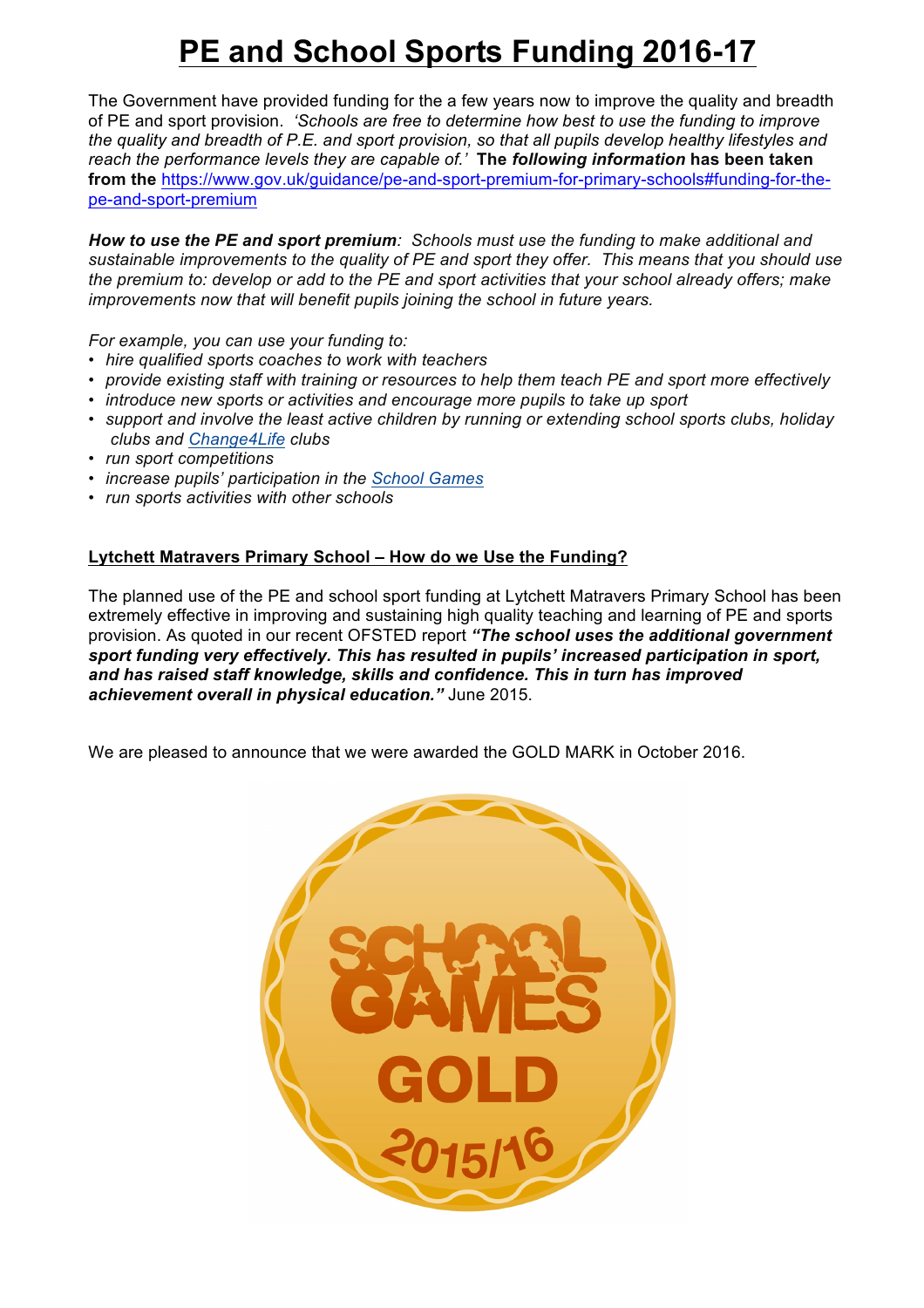## **2015-16 - IMPACT REVIEW**

|                           | 2013-14  | 2014-15   | 2015-16  |
|---------------------------|----------|-----------|----------|
| <b>Lytchett Matravers</b> |          |           |          |
| <b>Primary School</b>     | £6052.00 | £10230.00 | £9834.00 |

Two years ago, we employed Sports Coach Kevin Noyce to work alongside every class teacher in Years 1,2,3,4,5 and 6, co-teaching one PE lesson each week. Last year (2014-15) the focus was on incorporating and building the teacher's confidence to coach invasion games as well as build this across the school. This was very successful and more teachers are now taking part and supporting extra-curricula sports clubs. The focus this year has been to impact upon the use of differentiation within PE lessons to allow progress for all children across all abilities. Teachers have again cotaught lessons with Kevin and solely led 1-2 lessons per half term to develop their confidence even further in using differentiation within PE. This has had an extremely positive impact on the children's ability, learning and skills across all areas of PE. Kevin has been able to provide feedback for teachers throughout the lesson on how to improve teaching practice and incorporate more differentiated activities within PE lessons.

A section of funding has also been used to impact on the teacher's confidence in teaching and planning Dance Lessons. Finola Hurlstone (Dance Specialist Teacher) lead a staff meeting linked to Dance planning and possible ideas for lessons. The feedback from the meeting was very positive and it gave the teachers lots of exciting ideas for how to plan effective Dance Lessons. The impact on the children has meant they have been given the opportunity to produce and co-ordinate their own dance sequences. Miss West has also been on hand to support any members of staff if they have had any questions about dance planning.

The school has always strived to increase pupil participation in all physical activity, but this year has been the most impressive by far. The funding had a huge impact on the children as more pupils than ever are joining lunchtime and after school Sports Clubs. **The number of pupils joining and attending lunchtime and after school Sports Clubs has increased again this year, reaching a superb 84% of our children engaging in an extracurricular sporting activity every week.** As teachers have become more confident within their own PE skillset. After the success of our Sailing, Netball and Tag Rugby teams qualifying and competing in the county finals as well as two of our children being selected for the swimming county finals, our children have been inspired to take part in more sport and physical activity. The school Sailing Team won the Dorset School Games, making them the best Sailing Team within the Dorset County! A HUGE congratulations to Mrs Cotterill for her role and organisation that led to our children taking part, inspiring and winning this event!

For Netball and Tag Rugby over 40 children from all abilities have been attending week after week. As teachers have become more confident through working with Mr Noyce, they have offered more sporting clubs and opportunities for our children. This year we have competed in tournaments and festivals against other schools in Equestrian, Athletics, Tag Rugby, Netball, Football, Tri- Golf, Swimming, Sailing, the Manor Mile (cross country) and Cricket. This has varied our sports clubs that we offer which has meant the school is working hard to address the global issue of childhood obesity. Children of all ages and ability ranges including the lesser active children have been inspired to take part in more physical exercise for fun and to try and challenge themselves to get into a team to represent the school. We have also used some of the funding to trial a 'Boot Camp' across both Year 4 Classes.

Our Swimming team took part, for the second time, in the East Dorset Swimming Gala. Two children qualifying for the county finals has inspired more children to get involved with swimming outside of school, often requesting information about local clubs they or their parents could help them join. The impact of in-school Swimming lessons for the Year 3 and 5 children has been evident in the assessment of their ability at the end of their 10 week block of lessons. Children have made progress with their stroke techniques as well as some gaining more confidence in the water.

Finally, this year the School achieved the Bronze Sainsbury's Sporting Skills Award. Due to the hard work of everyone across the school, LMPS was awarded the prestigious Silver Sainsbury's Sporting Skills Award which we are extremely proud of.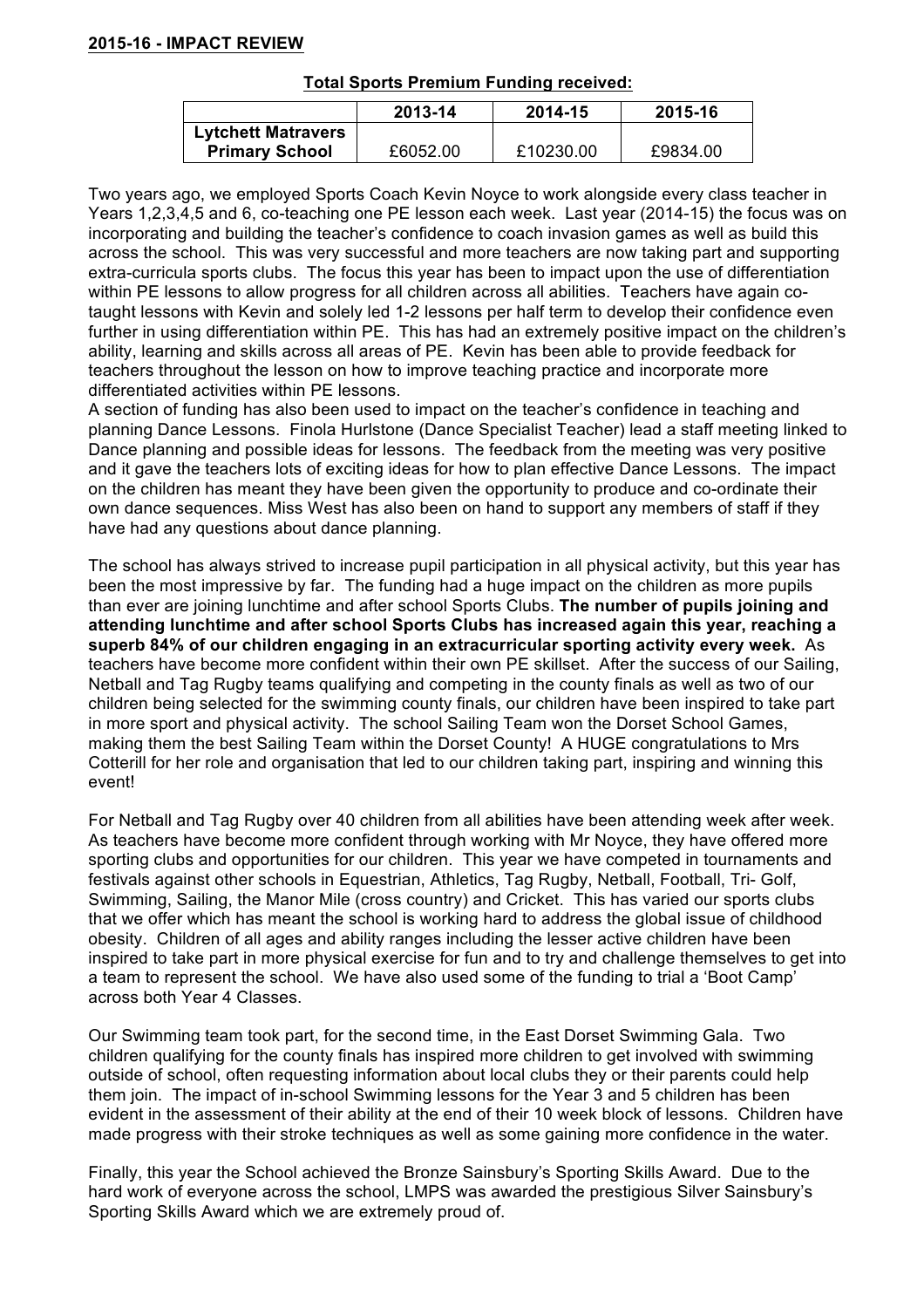## **Lytchett Matravers Primary School: Outline of Spending & Proven Impact for 2015/16**

| <b>Development</b>                                                                                                                                                          | <b>Actual</b> | <b>Expenditure &amp; Activities/Actions</b>                                                                                                                                              | <b>PROVEN IMPACT &amp; EVIDENCE 2015/16</b>                                                                                                                                                                                                                              |
|-----------------------------------------------------------------------------------------------------------------------------------------------------------------------------|---------------|------------------------------------------------------------------------------------------------------------------------------------------------------------------------------------------|--------------------------------------------------------------------------------------------------------------------------------------------------------------------------------------------------------------------------------------------------------------------------|
|                                                                                                                                                                             | <b>Cost</b>   | P.E. Leader and Qualified HLTA in school to                                                                                                                                              |                                                                                                                                                                                                                                                                          |
| To develop the teaching<br>and learning of Dance<br>across the school.<br>P.E. specialist HLTA<br><b>Qualified Sports</b><br>Coach)                                         | £100          | share training with other members of staff on<br>Dance planning, teaching and use of indoor<br>resources/equipment etc.                                                                  | More cohesive Dance lessons are now being planned<br>effectively across the school so children can produce<br>and co-ordinate their own dance sequences.                                                                                                                 |
|                                                                                                                                                                             |               | Organize with outside agency (Lynn Payne) to<br>take a Staff Meeting during Autumn/Spring                                                                                                | Teachers feel more confident in planning dance lessons<br>across the school.                                                                                                                                                                                             |
|                                                                                                                                                                             |               | Term - how to plan and teach Dance<br>effectively.                                                                                                                                       | Staff Training with specialised Dance Teacher<br>completed as INSED.                                                                                                                                                                                                     |
|                                                                                                                                                                             |               | Electronic planning review sheet produced by<br>PE Leader.                                                                                                                               | School Sports Gold Award Achieved Oct 2016.                                                                                                                                                                                                                              |
| To develop<br>differentiation within PE<br>llessons across the<br>school, through<br>specialist Sports Coach £6,400<br>assisting in one PE<br>session per class,<br>weekly. |               | Specialist Coaching sessions for Invasion<br>Games across KS2.                                                                                                                           | Staff confidence in using differentiation within PE<br>lessons has increased.                                                                                                                                                                                            |
|                                                                                                                                                                             |               | in 2/6 half termly lessons during Spring Term.                                                                                                                                           | PE Coach to observe and feedback to teachers All invasion games planning is now clearly differentiated<br>across Yr1-6, allowing more rapid progress for all<br>children across all abilities within PE.                                                                 |
|                                                                                                                                                                             |               | Summer = Deputy Headteacher and P.E.<br>Leader to complete formal observations and<br>learning walk across the whole school.                                                             | Pupils feel more confident in PE lessons - see Pupil<br>Feedback sheets & PE Pupil Voice box/Sports Leaders.                                                                                                                                                             |
|                                                                                                                                                                             |               |                                                                                                                                                                                          | School Sports Gold Award Achieved Oct 2016.                                                                                                                                                                                                                              |
| To increase provision<br>for Swimming in Key<br>Stage 1.                                                                                                                    | £830          | School Swimming set up within Key Stage 1.<br>Introduce swimming into Year 1 or 2 - Summer<br>Term - Move Year 3 to Spring Term and Year<br>5 to Autumn Term. Broadstone Leisure Centre. | Non-swimmers in Year 5 are now clearly assessed and<br>identified. If parents opt out of swimming lessons, they<br>atre to provide the school with proven achievements to<br>show that their child can swim 25m.<br>CPD opportunities ensure maximum impact for children |
|                                                                                                                                                                             |               | Possible non-swimmers in Year 6 assessed<br>and plans to be implemented to address                                                                                                       | learning to swim for all teaching staff attending<br>Swimming lessons.                                                                                                                                                                                                   |
|                                                                                                                                                                             |               | swimming issues for individual children. Class<br>teachers to liaise with parents.                                                                                                       | Assessment of Swimming produced by class teachers.<br>See Swimming Assessment files & evidence.                                                                                                                                                                          |
|                                                                                                                                                                             |               | x3 instructors for 10x swimming block during<br>Autumn Term.                                                                                                                             | The decision has been taken by the SLT to not move<br>Swimming lessons into KS1. It was thought that this<br>should remain a focus of KS2, ensuring our pupils are                                                                                                       |
|                                                                                                                                                                             |               | x3 instructors for 10x swimming block during<br>Spring Term.                                                                                                                             | able to swim by the time they leave Year 6.<br>School Sports Gold Award Achieved Oct 2016.                                                                                                                                                                               |
|                                                                                                                                                                             |               |                                                                                                                                                                                          | 84% of our children now attend an extra-curricula club.                                                                                                                                                                                                                  |
| To engage the least                                                                                                                                                         | £250          | Initiate Boot Camp within Key Stage 2.                                                                                                                                                   | Year 4 children have competed in a 'Boot Camp'<br>10xweekly block of sessions, increasing fitness levels.                                                                                                                                                                |
| active pupils in after<br>school or lunchtime<br>activities, for example<br>Change4Life/Energy<br>clubs'.                                                                   |               | Evaluate and roll out into other year groups if<br>applicable.                                                                                                                           | Manor Mile Competition won for YearR, 1/2 & 5/6.<br>Years ¾ came 2 <sup>nd</sup> .                                                                                                                                                                                       |
|                                                                                                                                                                             |               | Explore the possibility of a lunchtime club for<br>the least active children. Promote the club as a<br>Fun Fit club to encourage the children to<br>improve their fitness.               | Whole School took part (staff included), in a 'run a<br>Marathon' challenge durig the Summer Term of 2016.                                                                                                                                                               |
|                                                                                                                                                                             |               |                                                                                                                                                                                          | School Sports Gold Award Achieved Oct 2016.<br>Increase in sporting equipment.                                                                                                                                                                                           |
| To increase sporting<br>facilities for all children<br>across the school.                                                                                                   | £584          | Sports Equipment – review and replenishment<br>school.                                                                                                                                   | of the PE and sporting equipment across whole Higher level of pupil participation within PE sessions<br>due to an increase in equipment.                                                                                                                                 |
|                                                                                                                                                                             | £550          |                                                                                                                                                                                          | 1x indoor netball court has been laid in the school hall.                                                                                                                                                                                                                |
|                                                                                                                                                                             |               | Improvement of Sporting facilities to aid wet<br>weather cancellations, including hall netball<br>court and 2x half sized courts onto the KS2<br>playground.                             | 2x half sized netball courts have been painted onto the<br>school KS2 playground, as well as the 1x full sized<br>court. This has increased pupil participation during PE<br>lessons and during Yr3/4 & 5/6 Netball After School<br>Clubs.                               |
| <b>TOTAL SPEND 2015-16:</b>                                                                                                                                                 |               | £8,714                                                                                                                                                                                   |                                                                                                                                                                                                                                                                          |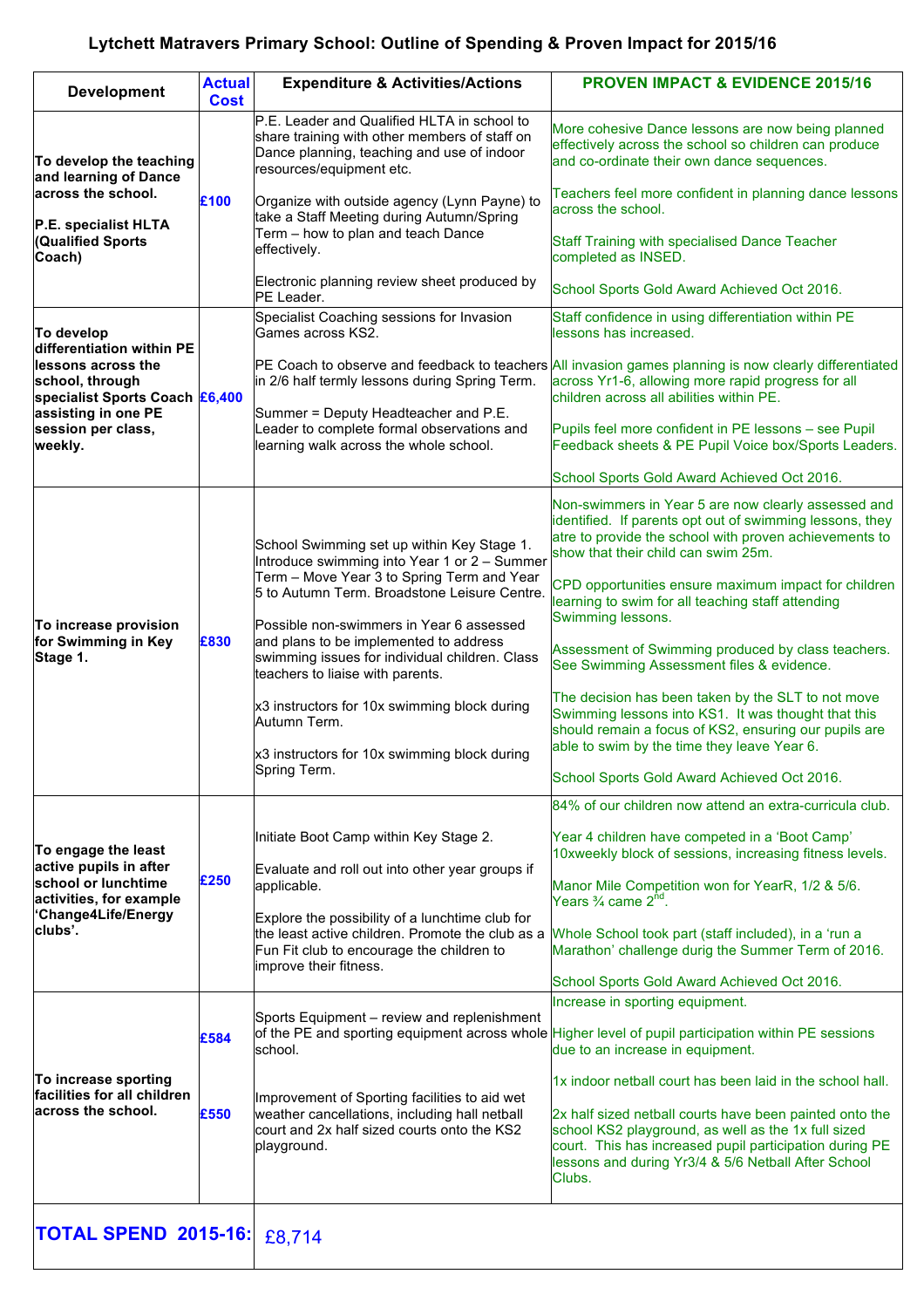## **2016-17 OVERVIEW**

#### **Total Sports Premium Funding Received:**

|                           | 2013-14  | 2014-15   | 2015-16  | 2016-17  |
|---------------------------|----------|-----------|----------|----------|
| <b>Lytchett Matravers</b> |          |           |          |          |
| <b>Primary School</b>     | £6052.00 | £10230.00 | £9834.00 | £9856.00 |

This coming year, the school will have more extra-curricular clubs than ever, providing the children with numerous sporting opportunities throughout the week; the majority of which will be free for children to attend. Our swimming provision will continue in Years 3 and 5, allowing us to compete at Swimming Gala competitions once again this year.

The school will strive to increase pupil participation in competitive games by competing in Football, Netball, Swimming, Sailing and Tag Rugby competitions to attempt to qualify for the Dorset County School Games and Pyramid School Tournaments.

The GOLD Sainsbury's Sporting Skills Award for School Sports was achieved in October 2016 and we are very proud of it.

| <b>Development</b><br>Objective                                                                                                                                                                       | <b>Estimated</b><br><b>Expenditure</b> | <b>Actions &amp; Planned Evidence</b>                                                                                                                                                                                                                                                                                                            | <b>Actual</b><br><b>Cost</b> | <b>PROVEN IMPACT &amp; EVIDENCE</b><br>2016/17                                                                                                                                                                                                                                                                                                                                                                                                                      |  |
|-------------------------------------------------------------------------------------------------------------------------------------------------------------------------------------------------------|----------------------------------------|--------------------------------------------------------------------------------------------------------------------------------------------------------------------------------------------------------------------------------------------------------------------------------------------------------------------------------------------------|------------------------------|---------------------------------------------------------------------------------------------------------------------------------------------------------------------------------------------------------------------------------------------------------------------------------------------------------------------------------------------------------------------------------------------------------------------------------------------------------------------|--|
| PROFESSIONAL DEVELOPMENT                                                                                                                                                                              |                                        |                                                                                                                                                                                                                                                                                                                                                  |                              |                                                                                                                                                                                                                                                                                                                                                                                                                                                                     |  |
| To further develop the<br>teaching, learning &<br>differentiation of<br><b>Gymnastics and</b><br>Athletics across the<br>school.                                                                      |                                        | P.E. Leader and Qualified HLTA in school<br>to share training with other members of<br>staff on Gymnastics planning, teaching<br>and use of indoor resources/equipment<br>etc.<br>Gymnastics Display to aid teaching &<br>learning created in school hall.<br>Organise Gymnastics Staff Meeting<br>during Spring Term.                           |                              | Increase in teachers' subject knowledge, skills<br>and confidence to provide high quality<br>gymnastics lessons and build our capacity to<br>deliver sustainable Gymnastics in P.E.<br>Professional development of teachers: Staff<br>Meeting to focus on Gymnastics during Spring<br>Term.<br>Lesson observations & Learning Walk.<br>Teacher/Pupil & Parent Questionnaires.                                                                                       |  |
|                                                                                                                                                                                                       | £160                                   | Sports Coach to deliver Athletics Club<br>during the Summer Term alongside<br>NQTs.                                                                                                                                                                                                                                                              |                              | <b>NQTs increased CPD alongside Sports Coach</b><br>for Athletics. Increased confidence and<br>subject knowledge.                                                                                                                                                                                                                                                                                                                                                   |  |
| To further develop<br>differentiation across<br>all areas of PE within<br>the school.                                                                                                                 | £7,800                                 | Specialist Coaching sessions for Invasion<br>Games across KS2.<br>PE Coach to observe and feedback to<br>teachers in 2/6 half termly lessons during<br>Spring & Summer Term.<br>Summer $2^{nd}$ = SLT to complete PE<br>learning walk across the whole school.<br>Sports Coach to focus on differentiation.                                      |                              | Increase in teachers' subject knowledge, skills and<br>confidence to provide high quality lessons and<br>build our capacity to deliver sustainable P.E.<br>provision.<br>Professional development of teachers: working<br>alongside specialist provider - Staff Meetings to<br>focus on identified weaknesses during Spring Term.<br>Lesson observations & Learning Walk.<br>Teacher/Pupil & Parent Questionnaires.<br>Enhanced differentiation on PE lesson plans. |  |
| <b>PARTICIPATION &amp; ACCESS</b>                                                                                                                                                                     |                                        |                                                                                                                                                                                                                                                                                                                                                  |                              |                                                                                                                                                                                                                                                                                                                                                                                                                                                                     |  |
| To improve water<br>confidence for non-<br>swimmers and the<br>number of children<br>who can swim at least $ £1,200$<br>10m, working to the<br>government's<br>aspiration of 25m for<br>all children. |                                        | Year 3 & 5 Swimming program to be<br>refined, to further improve progress and<br>sustained water confidence & water<br>safety.<br>Sports Coach to attend Swimming<br>lessons for Years 3 & 5 alongside class<br>teachers and Swim Teachers.<br>School to encourage participation of all<br>children in Yr3 and 5 to attend swimming<br>sessions. | £830                         | Increased % of children in KS2 who can<br>swim at least 10m, working to the<br>government's aspiration of 25m for all<br>children.<br>Clear assessment system for Swimming put in<br>place, tracking all children across KS2.<br>Increased % of children attending Swimming<br>Lessons in school time.                                                                                                                                                              |  |